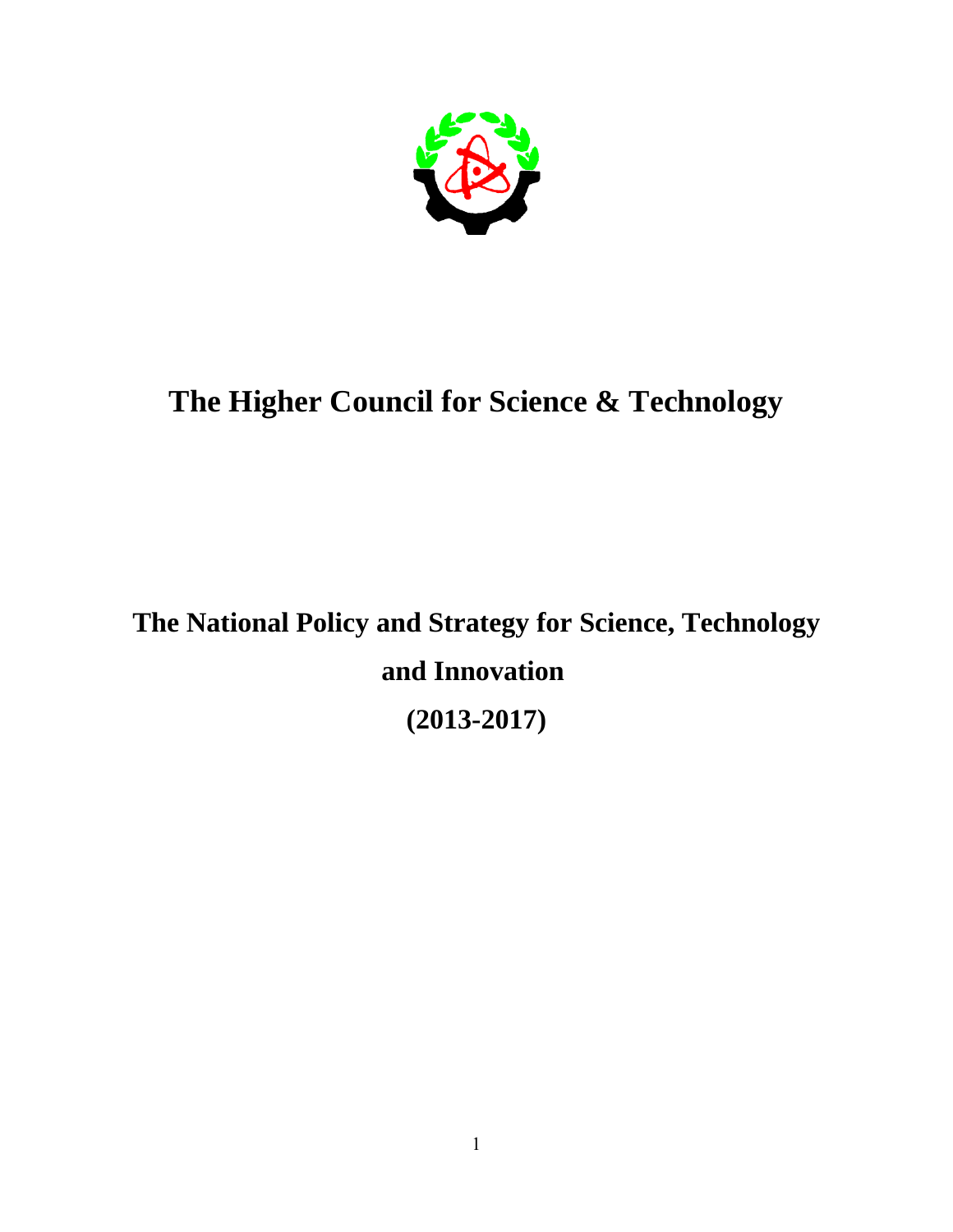**Document One: The Executive Summary**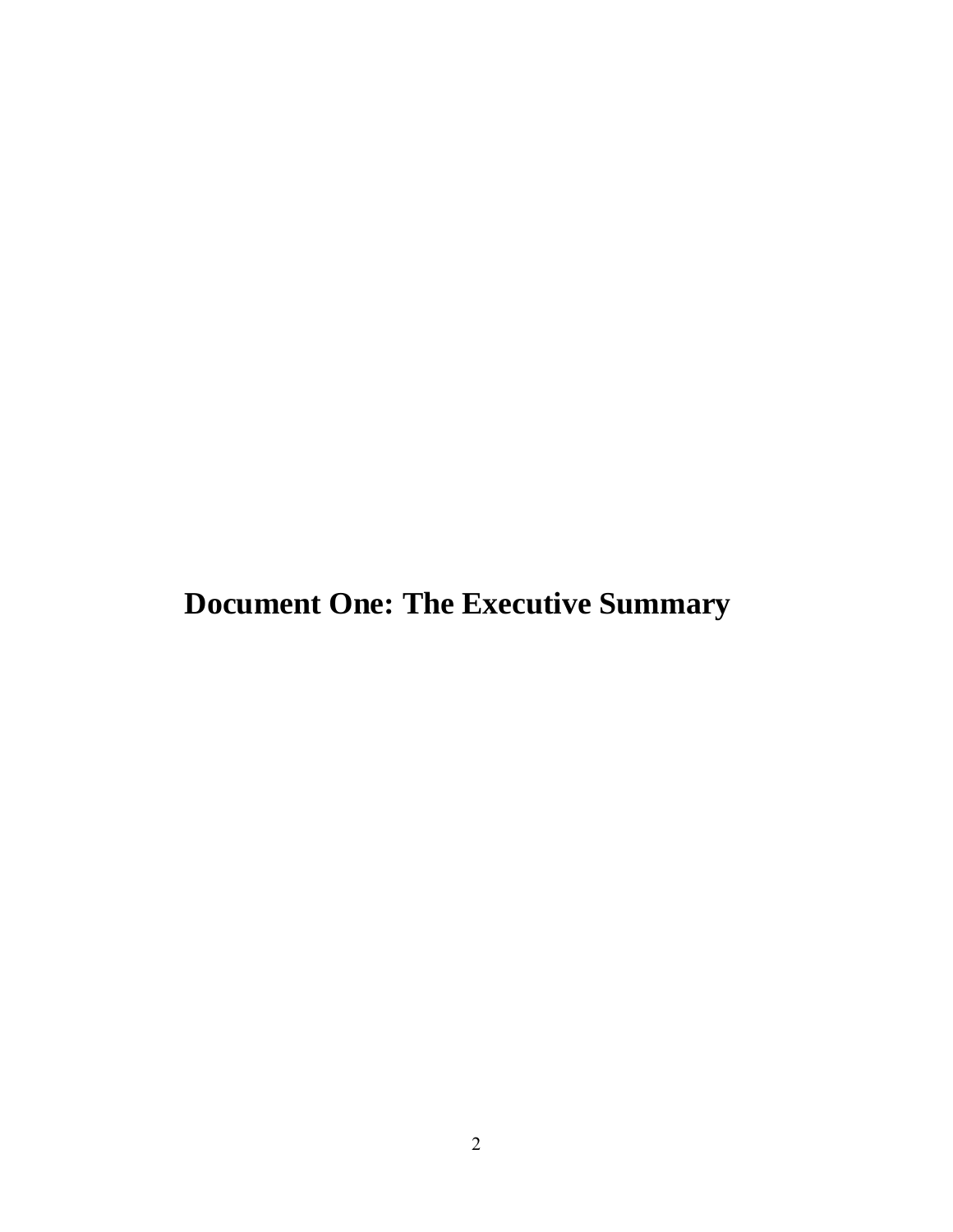The Higher Council for Science and Technology develops policies that will contribute to building a national scientific and technological base, until the acquired and growing technological expertise turns into an effective tool in stimulating the economic, social and cultural development in the Kingdom. Since its inception, the Council has worked through the Secretariat to develop a national policy for science and technology, with the participation of a wide base of the Jordanian scientific and technological community, and to formulate that policy in line with the requirements of the development sectors stated in the national economic and social development plans.

In response to the Royal visions for promoting the role of scientific research and development in the economic and social development process in the Hashemite Kingdom of Jordan, with regard to the pillar of scientific research, emerged the project "identifying the scientific research priorities in the Hashemite Kingdom of Jordan for the next ten years (2011-2020 AD)" to pave the way for national institutions and researchers in Jordanian universities and in the research and development centers, to contribute to realizing the sustainable comprehensive national development to keep pace with scientific and technological development.

The projects' detailed objectives were as follows:

1. To identify the scientific research priority subjects in various science, technology, and innovation fields for the next ten years.

2. To identify research issues of highest priority and those which are of a lower priority among the key subjects.

3. To gear the researchers towards scientific research paths, through the identification of high priority research issues among the key subjects.

The prior identification of scientific research and development priorities supports the ability to make decisions, especially if those priorities were based on the vision and insight of qualified experts that were outsourced. Therefore, these priorities are highly credible, which motivates researchers in the research institutions and centers to adopt them in the preparation of research projects proposals to obtain support from stakeholders at the national and global levels.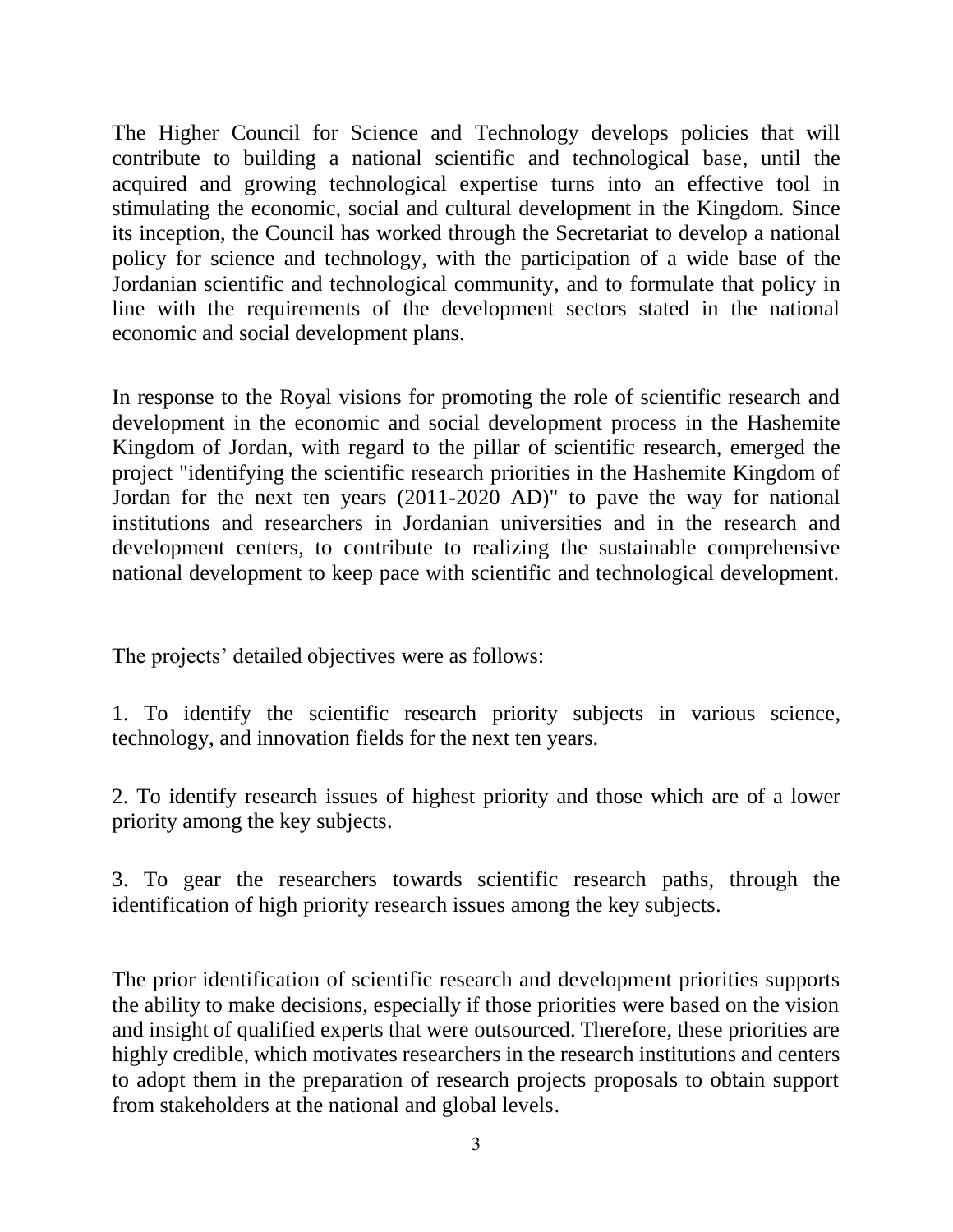The research topics of a national priority allow for collective work by the scientific research institutions and researchers to promote research, development and innovation, whether among these institutions and their researchers, or among them and globally prestigious scientific research institutions, which promotes the enabling environments necessary for scientific research and knowledge

The Higher Council for Science and Technology is looking forward for this important national project to be the first step in crystallizing an integrated national vision for the role of scientific research and development in promoting comprehensive economic development. The council aspires to make this vision a common denominator among all the concerned individuals and institutions of the scientific and technological community, as well as the beneficiaries in the economic and social sectors, and the decision makers, in order to boost the research and development priorities that have been identified in this project.

It is hoped that the results of this project would have identified the accurate framework of the national policy in guiding the national efforts and initiatives to support  $R \& D$  projects, finance and sponsor them, and allocating the necessary resources for them, to achieve the economic and social development in Jordan.

To enable the Higher Council achieve its goals to contribute in the advancement of the economic and social development, the government decided to allocate 1% of the GDP to finance  $R \& D$  activities. This support is a cornerstone for the success of the HCST efforts in implementing its strategies and programs designed to use science, technology  $\&$  innovation to serve the national economy and move to knowledge economy.

Upon reviewing the current national policy for science and technology (2006- 2010), it was found that it included declared policies in various aspects of science and technology, as well as an implicit policy with respect to innovation. This made the board of the Higher Council consider including in the new policy (2012-2016) a special pillar on innovation and even include that in the title. This stemmed from the importance of innovation in transforming the national economy into a knowledge economy.

The General Secretariat of the Higher Council for Science and Technology has embarked on preparing the national policy and strategy for science, technology and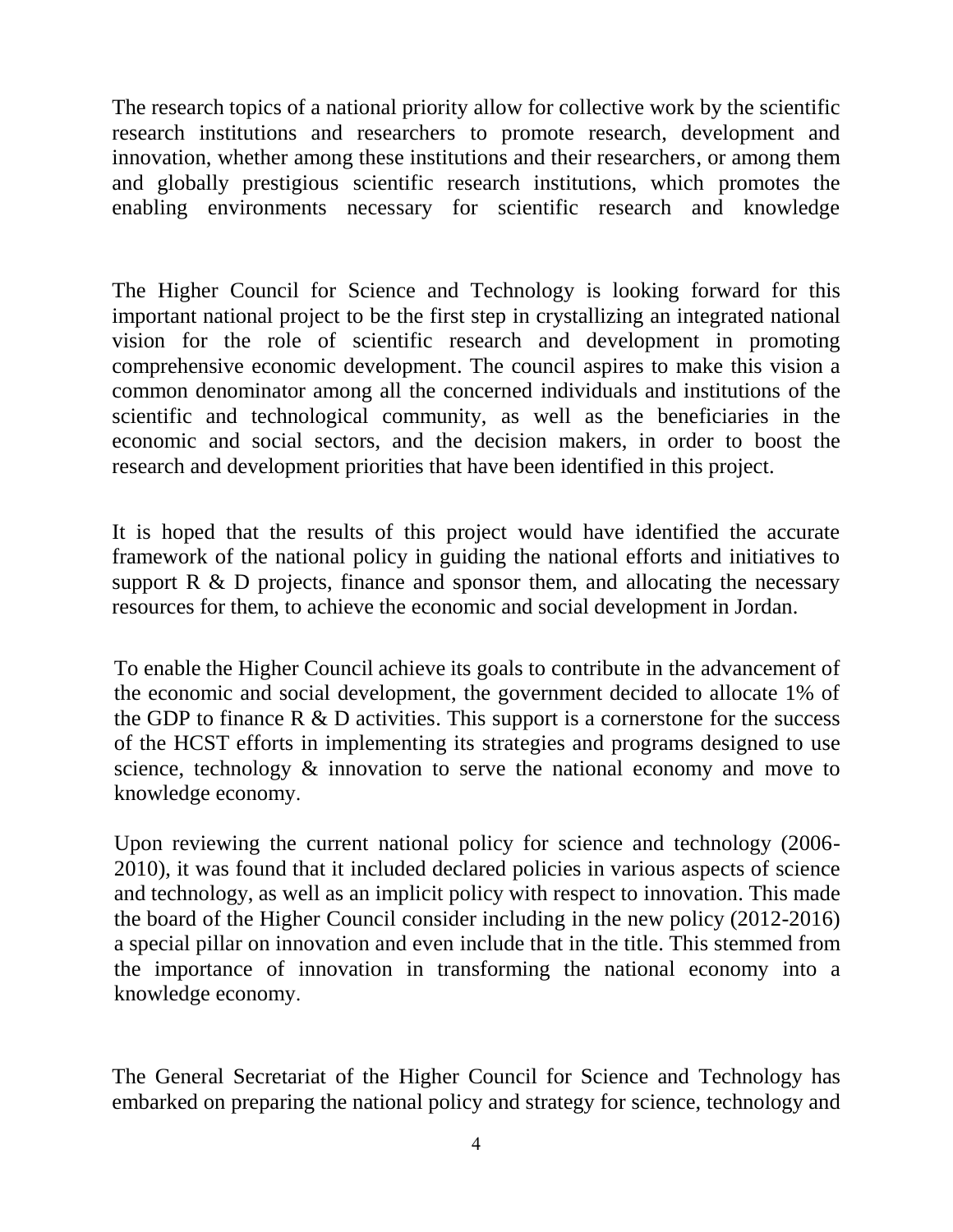innovation for the years (2012-2016) by forming a specialized committee to study and review the programs and projects included in the document of the national scientific and technological policy and strategy  $(2006 - 2010)$ . This committee submitted a report stating that the percentage of completion of projects was about 50%. The Deputy Chairman of the Higher Council decided to form the Steering Committee for the preparation of the policy and strategy for the years (2012-2016), headed by the Secretary General of the Higher Council and with the membership of the Secretary General of the Ministry of Planning and International Cooperation, the Secretary General of the Ministry of Higher Education and Scientific Research, and representatives from the public and private sectors. The action plan was adopted by the project's steering committee and comprised many actions, activities and outputs which included being exposed to the experiences of a number of countries in preparing policies and strategies for science, technology and innovation, by inviting to Jordan experts in this field to present their expertise and the experiences of their countries (Lebanon and Egypt), or by visiting the institutions involved in science, technology and innovation policies in other countries such as Turkey and Finland.

It is worth mentioning that the performance of the system of science, technology and innovation depends on the availability of the necessary elements and on the way the system's representatives perform their tasks and interact together to develop and apply the creative knowledge. Therefore, the elements of the science, technology and innovation system in Jordan that have been focused on are as follows:

- a) The institutional framework (the Actors).
- b) The policies and legislations frameworks.
- c) The infrastructure for science, technology and creativity.
- d) The human resources.
- e) The science, technology and innovation environment.

The main functions of the system's institutions and the main interactions between them have been identified in order to develop a framework for the SWOT analysis that produced the strategies and programs that must be contained in the national policy and strategy for science, technology and innovation (2012-2016).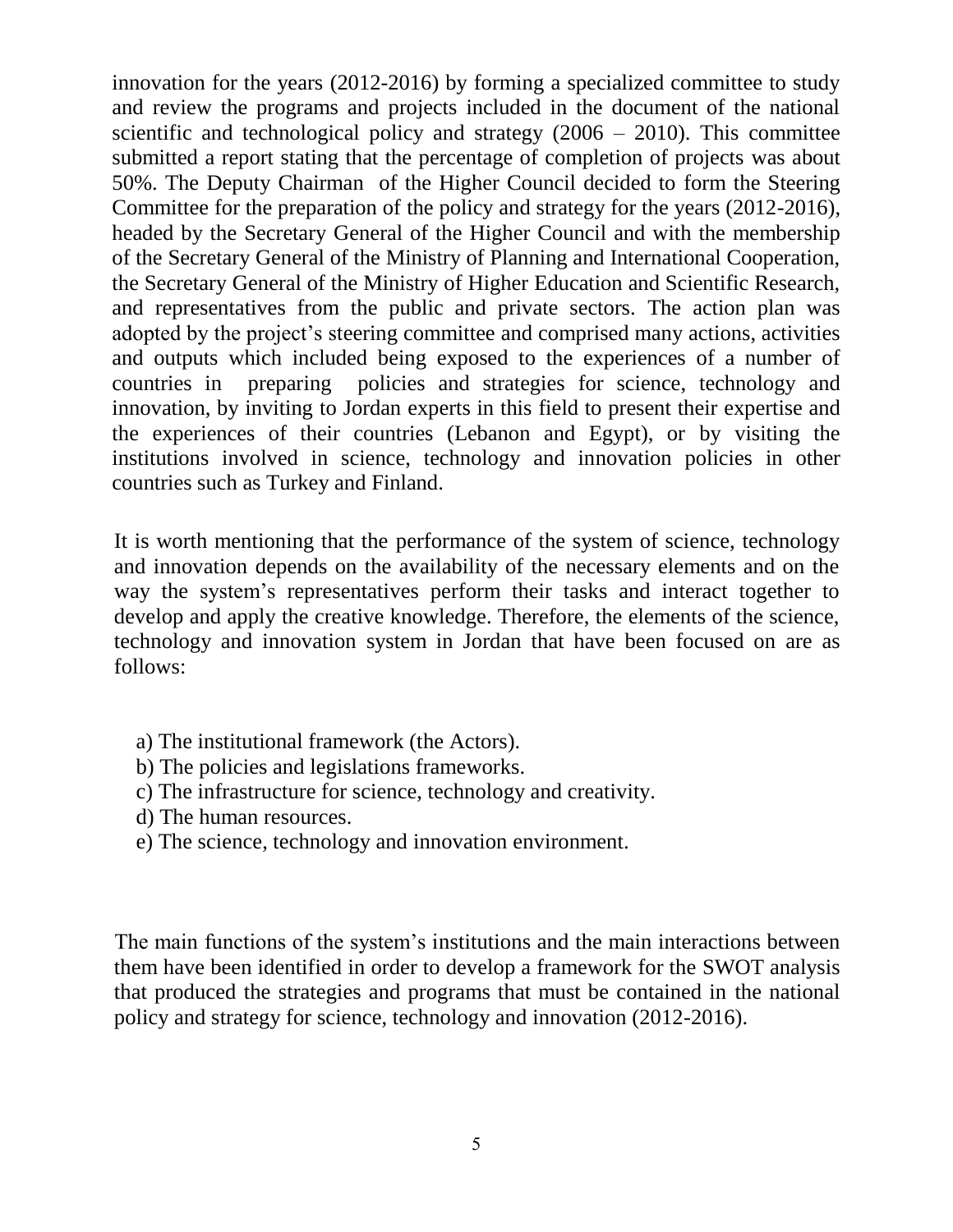An analysis of the strengths, weaknesses, opportunities and threats was conducted for the system of science, technology and innovation in Jordan, and priorities areas for the drivers of change in Jordan for the  $21<sup>st</sup>$  century were identified. This analysis resulted in identifying eighteen general strategies, which were combined into fourteen alternative strategies, while five detailed strategic goals were extracted and translated into five main programs for the new policy and strategy (2012-2016).

We can notice that the basic pillars of the policy are also the titles of the programs derived from the SWOT analysis.

Five working groups were formed, whose tasks were to develop the goals, objectives and expected outcomes for each one of the five major programs, and for the projects included in those programs, and identify the key activities and years of implementation as well as the estimated cost for each of these projects.

The programs were as follows:

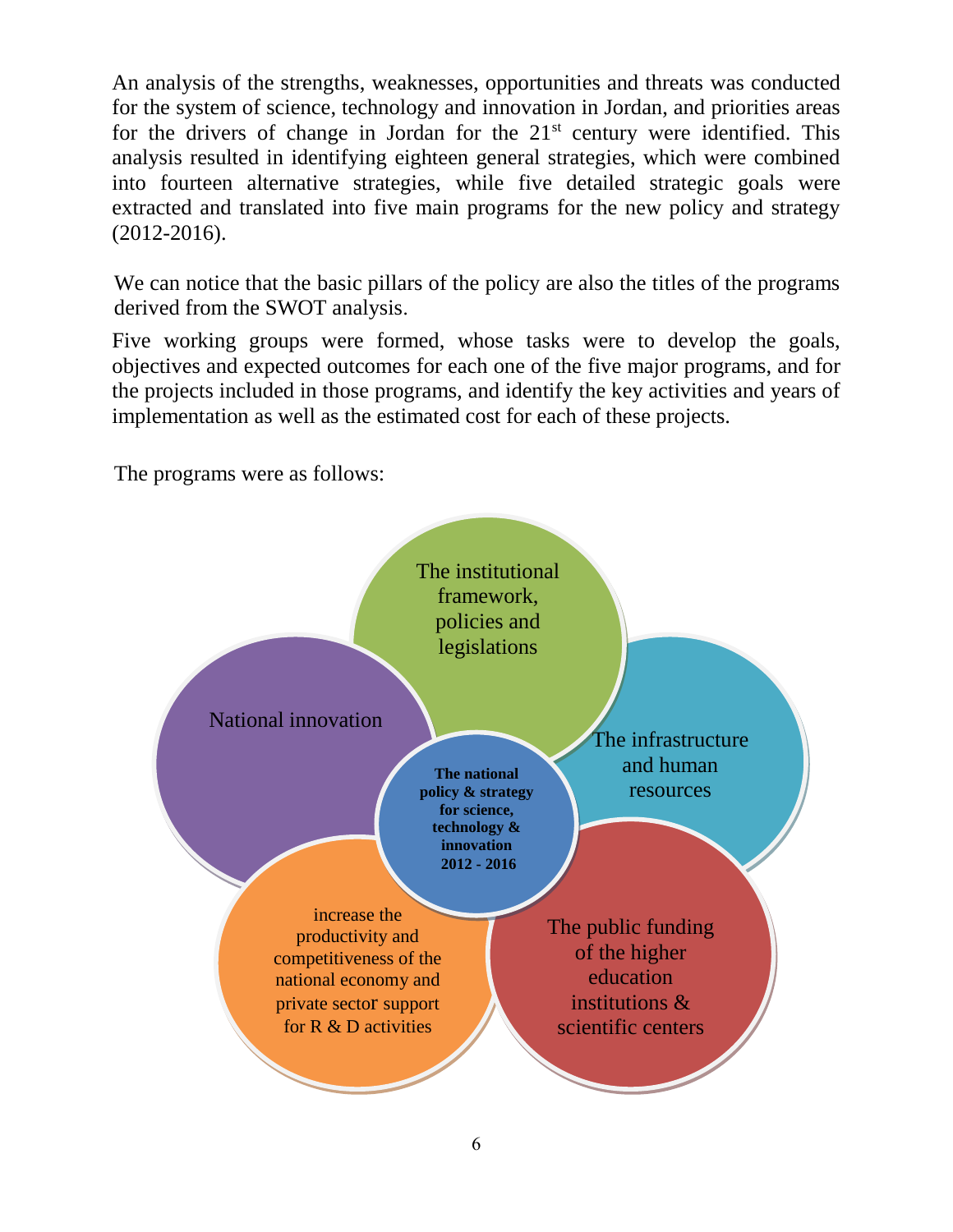- **First program:** The institutional framework, policies and legislations
- **Second program:** The infrastructure and human resources
- **Third program:** The public funding of the higher education institutions, scientific centers, and science and technology environment
- **Fourth program:** To increase the productivity and competitiveness of the national economy and private sector support for R & D activities
- **Firth program :** National innovation

Innovation was added to the themes of the current policy and strategy, due to the special importance of innovation with regard to contributing to fostering the economic and social development. This addition was represented in the allocation of a special theme or program for innovation, in addition to the activities and actions related to innovation in the other themes and programs

The main concept of innovation is associated with the renewal or development, so as to produce something innovative or unprecedented. For this to occur, people must change the way they make decisions or choose between alternatives, away from the traditional methods. Some say that innovation changes the values of the systems. Therefore, innovation is the overall, partial or radical change in the ways of thinking, of production, of operations and of managing institutions. Innovation is often looked at as the economy's main driver, especially when it leads to new products or increases productivity. The factors and circumstances that lead to innovation are very important for decision makers. Innovation is considered the only guarantee to benefit from peoples' ability to innovate and develop, as without it, many efforts and opportunities are wasted.

With regards to the technological innovation arising from  $R \& D$  activities in Jordan, we can say that that they are still in their debuts, especially that most of the existing scientific research in universities is basic (Supply-driven) research and not (Demand-driven). At the same time, effective partnership relations were not formed between business and production sectors and scientific and technological community to solve the problems of these sectors, by exploiting the research capacity and knowledge of researchers and academics. High-level research projects, even if they were few, rarely find a favorable opportunity to convert research results into business and commercial products. Also, researchers and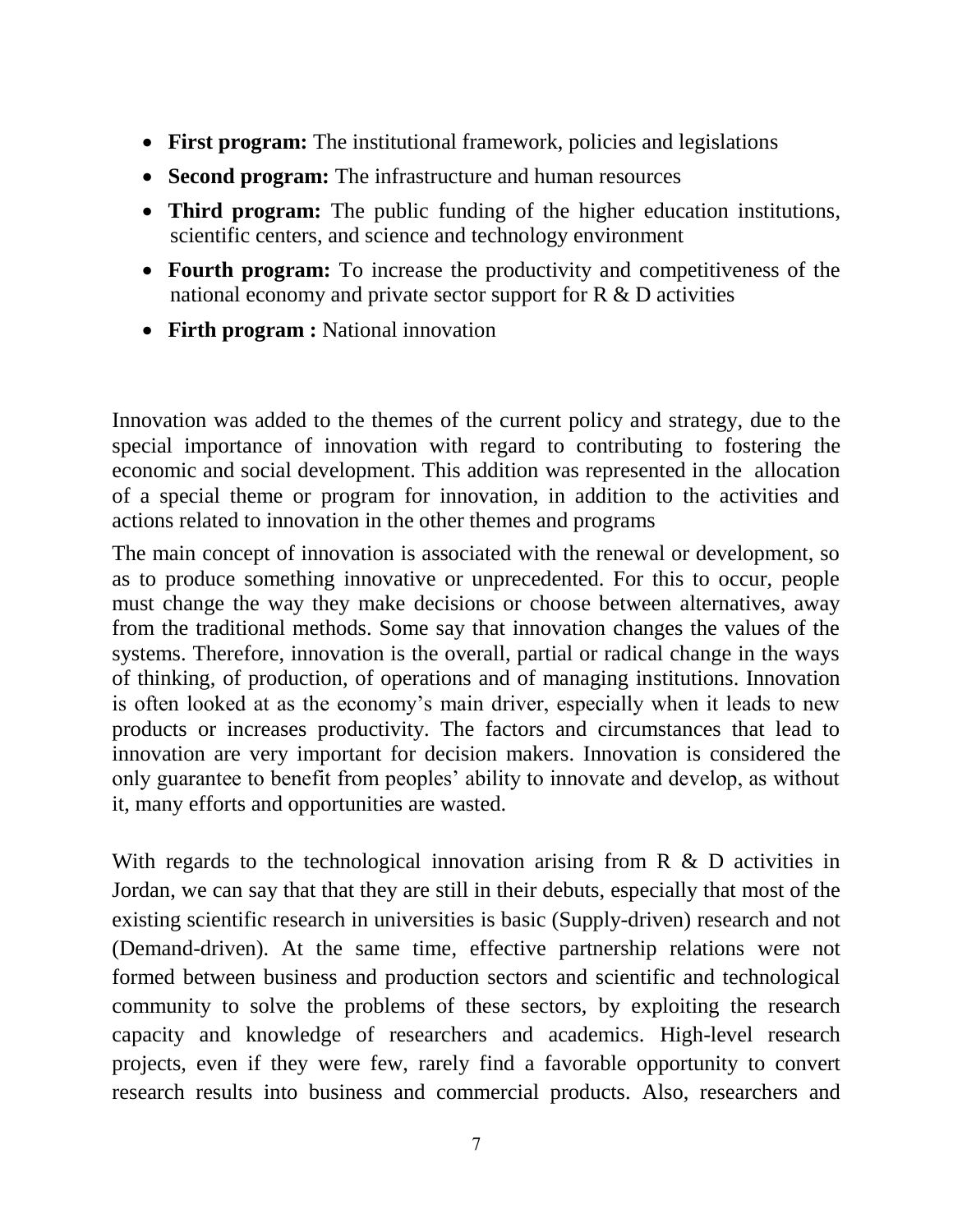academics successful in research rarely turn into entrepreneurs establishing their own entrepreneurial projects.

We must take advantage of the enormous opportunities offered by technological innovation and others, by combining all the efforts to create wealth for the national economy to prosper and become a knowledge economy, and lead the knowledge economy to higher levels of the (Value chain). This will also result into a more qualified manpower and will increase the value-added businesses and improve the level of exploitation of technology and knowledge.

Thus, the efforts of the Higher Council for Science and Technology are focused on the development of an enabling environment for the prosperity of innovation and its introduction into all the activities and businesses that would replenish the national economy and contribute to the process of economic and social development. These efforts include:

 $\Box$  Increasing the level of effective partnership between the scientific and technological community and the productive and business sectors.

 $\Box$  The effective contribution in transforming the scientific research outputs into products and commercial services.

 $\Box$  Effecting real development in the education and higher education curricula in order to introduce the concepts of innovation, entrepreneurship and selfemployment to the minds of students.

 $\Box$  Allowing the students to experience the innovative commercial work and provide them with support.

 $\Box$  Improving the legislative environment governing the registration and launching of SMEs, supporting them and providing them with incentives.

 $\Box$  Providing tax incentives and venture capital for to innovators and entrepreneurs.

 $\Box$  Providing innovators and entrepreneurs with training and awareness opportunities in management, marketing and funding.

8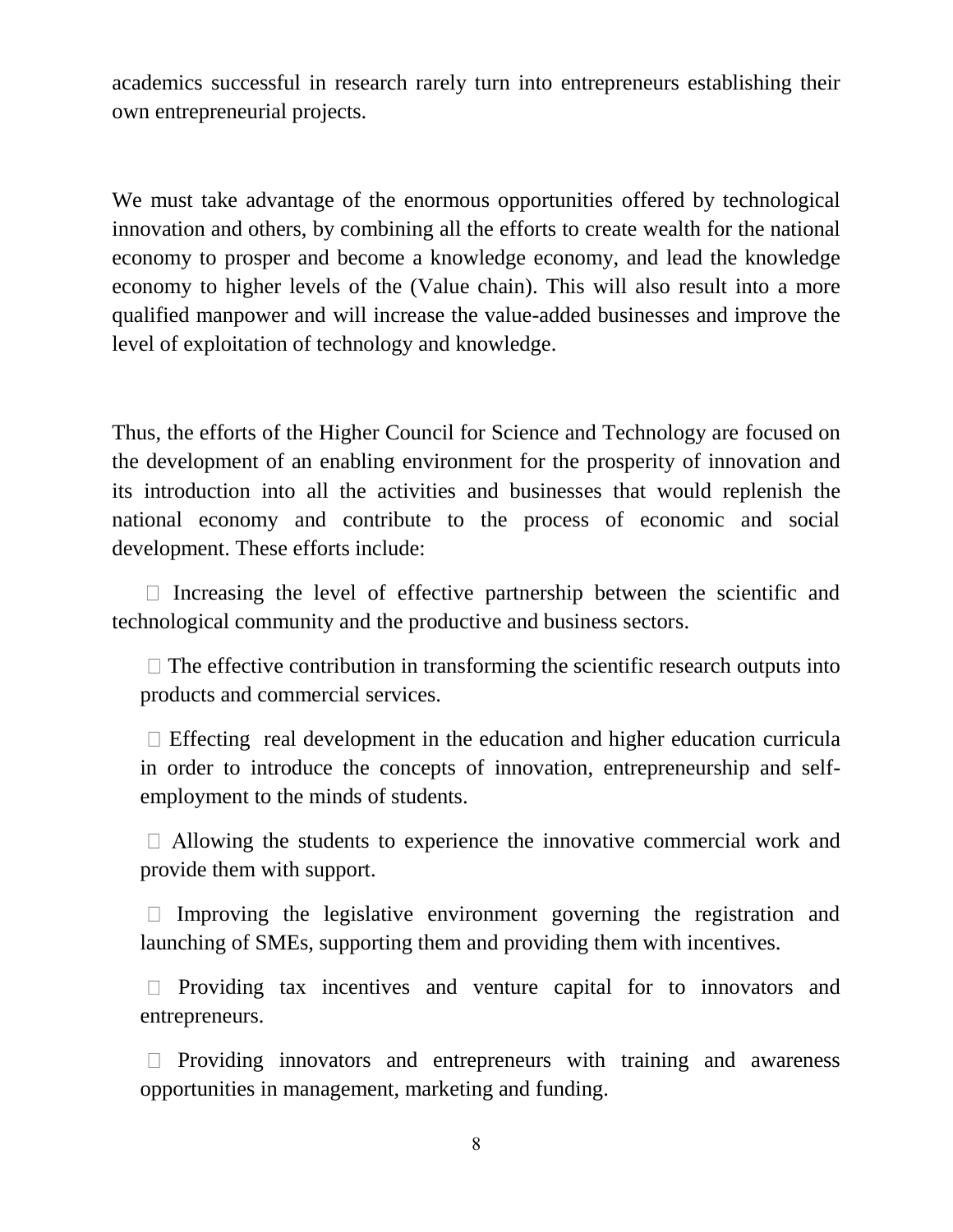$\Box$  Increasing the effectiveness of the incubators' network and providing the technical assistance and necessary studies required to start entrepreneurial projects.

 $\Box$  Adopting innovative approaches in supporting and financing scientific research activities in high priority areas for the economy of Jordan, such as, the joint support, the provision of (Seed money), promoting the sabbaticals for university professors, and providing scholarships to scientists and students.

 $\Box$  Contribution of the Higher Council in the development of innovation policy and the method of sponsoring and institutionalizing the commercial creativity and entrepreneurship as catalysts for the national economy.

 $\Box$  Restructuring the institutions involved in innovation, in order to include all types of innovation among their tasks, including technological and commercial innovation, and even creativity in the methods and modalities the government and the private sector function with.

 $\Box$  Institutionalizing and improving the cooperation between the HCST and the other institutions, such as the Export Development Corporation and others, to complete the cycle of supporting innovation, starting with nurturing the innovative idea and ending with a commercial project based on an innovative idea.

It should be noted that any national policy should comprise major trends which constitute the general framework of this policy and serve as the basic features that the policy makers envisage to significantly affect the drafting and contents of the policy. The following graph illustrates how the new trends of science, technology and innovation will be formed according to the current structure in Jordan.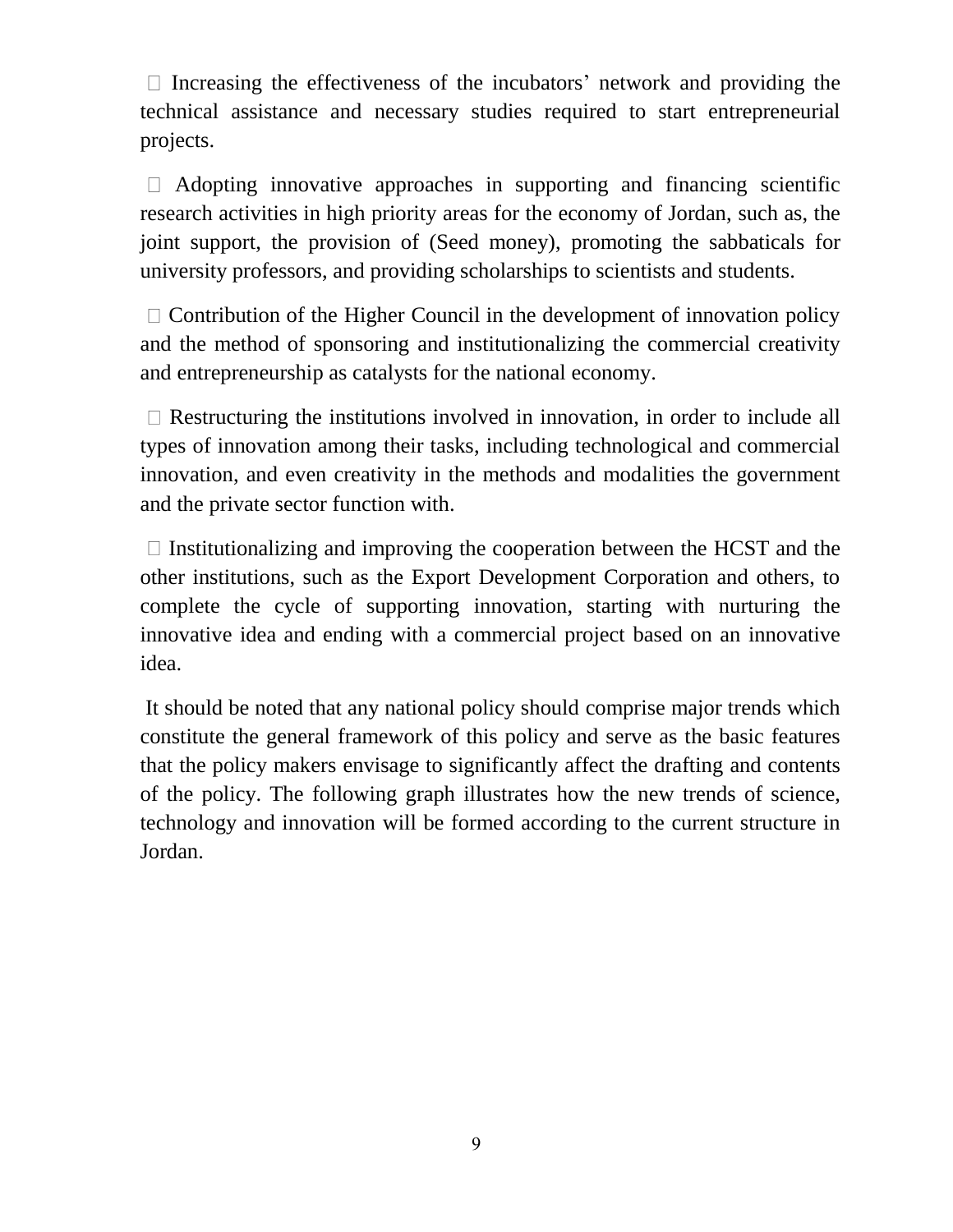